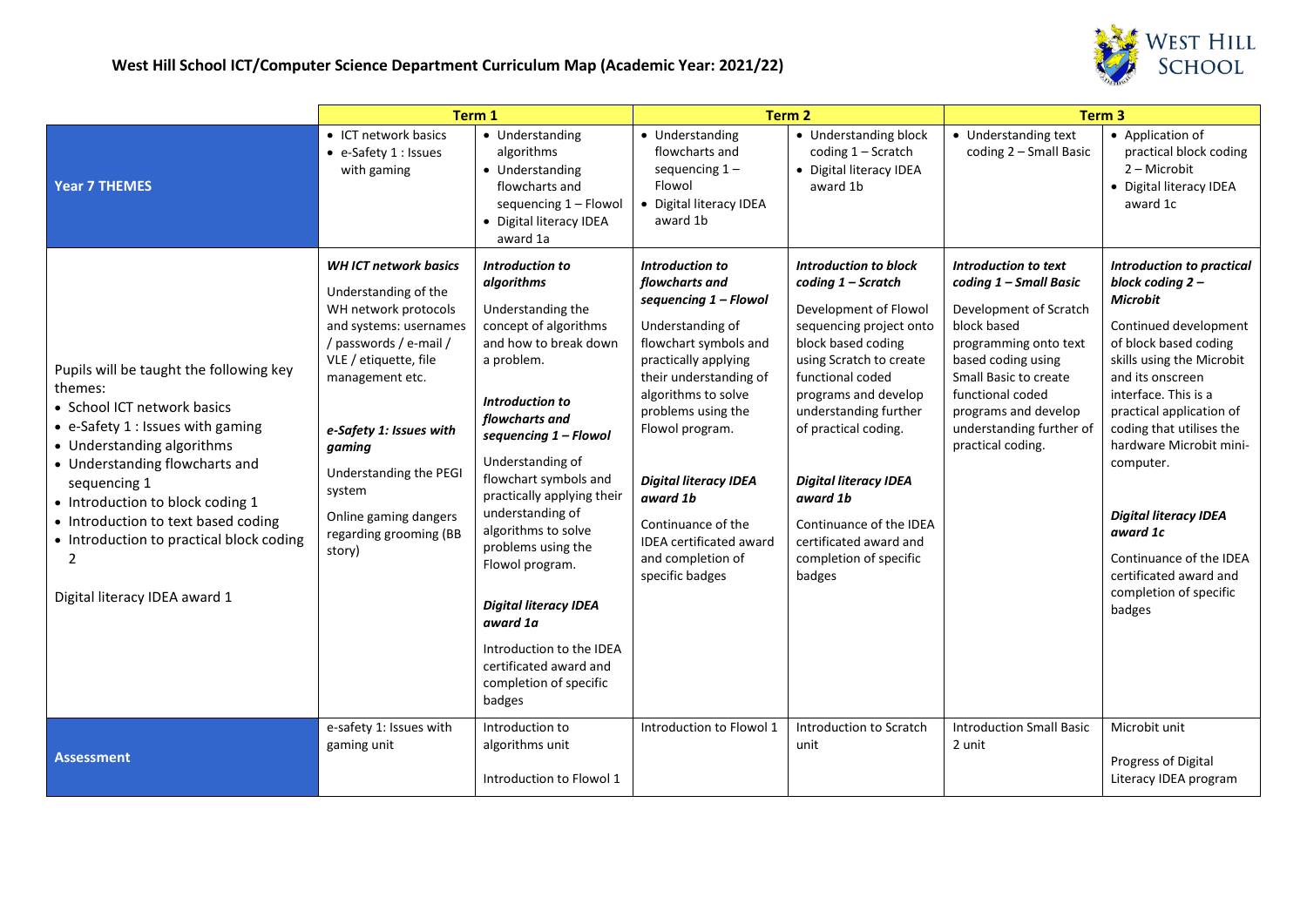



| <b>Year 8 THEMES</b>                                                                                                                                                                                                                                                                                                                                                                              | • ICT network basics<br>(recap)<br>• e-Safety 2 : Issues<br>with trolling<br>• Understanding<br>computer hardware /<br>software / binary 1                                                                                                                                                | • Understanding<br>computer hardware /<br>software / binary 2<br>• Digital literacy IDEA<br>award 2a                                                                                                                                                                                                                                                                                                   | • Understanding<br>spreadsheets<br>• Understanding<br>flowcharts and<br>sequencing 2 -<br>Flowgorithm                                                                                                                                                                                      | • Introduction to text<br>coding 2 - Small Basic<br>2 / Python<br>• Digital literacy IDEA<br>award 2b                                                                                                                                                                       | • Introduction to<br>website coding $-$<br><b>HTML</b>                                                                                                                     | • Understanding QR<br>codes and barcodes<br>• Digital literacy IDEA<br>award 2c                                                                                                                                                                                                                                              |
|---------------------------------------------------------------------------------------------------------------------------------------------------------------------------------------------------------------------------------------------------------------------------------------------------------------------------------------------------------------------------------------------------|-------------------------------------------------------------------------------------------------------------------------------------------------------------------------------------------------------------------------------------------------------------------------------------------|--------------------------------------------------------------------------------------------------------------------------------------------------------------------------------------------------------------------------------------------------------------------------------------------------------------------------------------------------------------------------------------------------------|--------------------------------------------------------------------------------------------------------------------------------------------------------------------------------------------------------------------------------------------------------------------------------------------|-----------------------------------------------------------------------------------------------------------------------------------------------------------------------------------------------------------------------------------------------------------------------------|----------------------------------------------------------------------------------------------------------------------------------------------------------------------------|------------------------------------------------------------------------------------------------------------------------------------------------------------------------------------------------------------------------------------------------------------------------------------------------------------------------------|
| Pupils will be taught the following key<br>themes:<br>• e-Safety 2 : Issues with trolling<br>• Understanding computer hardware /<br>software / binary<br>• Understanding spreadsheets<br>• Understanding flowcharts and<br>sequencing 2<br>• Introduction to text based coding 2<br>• Introduction to website coding<br>• Understanding QR codes and<br>barcodes<br>Digital literacy IDEA award 2 | <b>WH ICT network basics</b><br>Understanding of the<br>WH network protocols<br>and systems: usernames<br>/ passwords / e-mail /<br>VLE / etiquette, file<br>management etc.<br>e-Safety 2 : Issues with<br>online abuse<br>Understanding the<br>issues with online abuse<br>and trolling | Introduction to<br>computer hardware /<br>software / binary<br>Understanding the<br>make-up of a computer<br>and the function and<br>operation of its main<br>components eg: CPU,<br>RAM etc. Basic<br>understanding of the<br>concept of binary in<br>computers.<br><b>Digital literacy IDEA</b><br>award 2a<br>Continuance of the IDEA<br>certificated award and<br>completion of specific<br>badges | <b>Introduction to</b><br>spreadsheets 1<br>Understanding the MS<br>Excel spreadsheet<br>program and develop<br>skills accordingly - Quiz<br>project.<br><b>Digital literacy IDEA</b><br>award 2b<br>Continuance of the IDEA<br>certificated award and<br>completion of specific<br>badges | Introduction to text<br>coding 2 - Small Basic<br>Continued development<br>of understanding text<br>based coding using<br>Small Basic.<br><b>Digital literacy IDEA</b><br>award 2b<br>Continuance of the IDEA<br>certificated award and<br>completion of specific<br>badges | <b>Introduction to HTML</b><br>tag mark-up coding<br>language<br>Continued development<br>of understanding text<br>based coding using<br>HTML to create basic<br>websites. | <b>Introduction to QR</b><br><b>Codes and Barcodes</b><br>Practical understanding<br>of how QR and barcodes<br>work, why used and<br>how they can be related<br>to binary in computers.<br><b>Digital literacy IDEA</b><br>award 2c<br>Continuance of the IDEA<br>certificated award and<br>completion of specific<br>badges |
| <b>Assessment</b>                                                                                                                                                                                                                                                                                                                                                                                 | e-safety 2: Issues with<br>online abuse and trolling                                                                                                                                                                                                                                      | Computer hardware /<br>software / binary 1 unit                                                                                                                                                                                                                                                                                                                                                        | Spreadsheet quiz unit                                                                                                                                                                                                                                                                      | Small Basic 2 unit                                                                                                                                                                                                                                                          | <b>HTML</b> unit                                                                                                                                                           | Progress of Digital<br>Literacy IDEA program                                                                                                                                                                                                                                                                                 |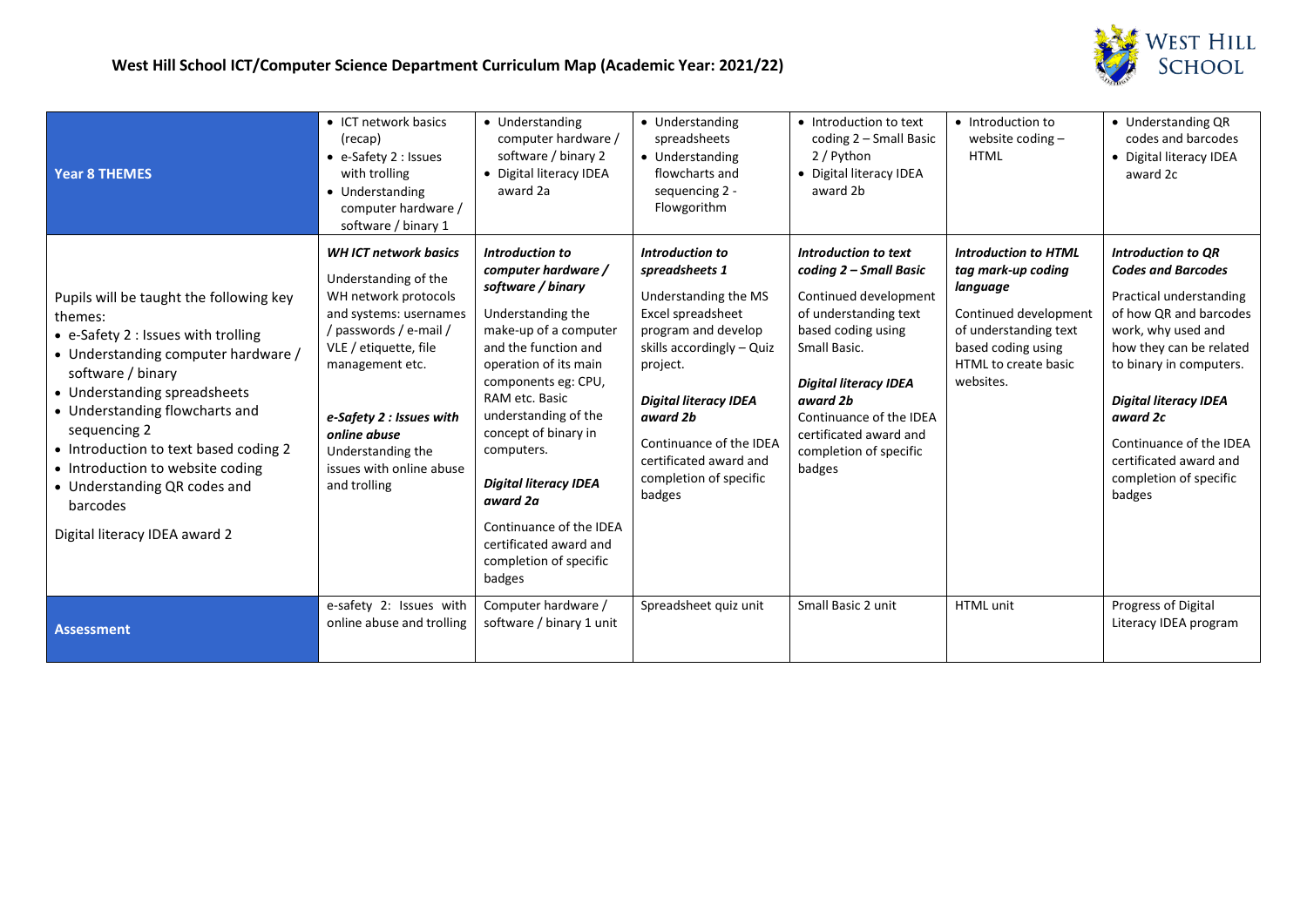

| <b>Year 9 THEMES</b>                                                                                                                                                                                                                                                                                                                                           | • ICT network basics<br>(recap)<br>• e-Safety 3: Issues<br>with sexting<br>• Adapting flowcharts<br>to text based<br>programming                                                                                                                                                   | • Adapting flowcharts<br>to text based<br>programming<br>• Understanding text<br>based coding<br>• Digital literacy IDEA<br>award 3a                                                                                                                                                                                                                                                                                                                                            | • Understanding text<br>based coding<br>• Understanding<br>networks & the<br>Internet<br>• Digital literacy IDEA<br>award 3b                                                                                                                                                                                                                           | • Digital literacy<br>practical 1<br>• Digital literacy IDEA<br>award 3b                                                                                                                                                                                                        | • Digital literacy<br>practical 2                                                                                                            | • Understanding text<br>based coding<br>• Digital literacy IDEA<br>award 3c<br>(completion)                                                                                                                                                                             |
|----------------------------------------------------------------------------------------------------------------------------------------------------------------------------------------------------------------------------------------------------------------------------------------------------------------------------------------------------------------|------------------------------------------------------------------------------------------------------------------------------------------------------------------------------------------------------------------------------------------------------------------------------------|---------------------------------------------------------------------------------------------------------------------------------------------------------------------------------------------------------------------------------------------------------------------------------------------------------------------------------------------------------------------------------------------------------------------------------------------------------------------------------|--------------------------------------------------------------------------------------------------------------------------------------------------------------------------------------------------------------------------------------------------------------------------------------------------------------------------------------------------------|---------------------------------------------------------------------------------------------------------------------------------------------------------------------------------------------------------------------------------------------------------------------------------|----------------------------------------------------------------------------------------------------------------------------------------------|-------------------------------------------------------------------------------------------------------------------------------------------------------------------------------------------------------------------------------------------------------------------------|
| Pupils will be taught the following key<br>themes:<br>• e-Safety 3 : Issues with sexting<br>• Adapting flowcharts to text based<br>programming<br>• Understanding text based coding<br>• Understanding computer networks<br>and the Internet<br>• Digital literacy practical 1<br>• Digital literacy practical 2<br>Digital literacy IDEA award 3 (Completion) | <b>WHICT network basics</b><br>Understanding of the<br>WH network protocols<br>and systems: usernames<br>/ passwords / e-mail /<br>VLE / etiquette, file<br>management etc.<br>e-Safety 3 : Issues with<br>sexting<br>Understanding the<br>issues with sexting and<br>up-skirting. | Introduction to<br>flowcharts and<br>sequencing $2 -$<br><b>Flowgorithm</b><br>Continue developing the<br>understanding of<br>flowcharts and practical<br>application of using the<br>Flowgorithm program.<br>Introduction to text<br>coding 3 – Python<br>Continued development<br>of understanding text<br>based coding using<br>Python.<br><b>Digital literacy IDEA</b><br>award 3a<br>Continuance of the IDEA<br>certificated award and<br>completion of specific<br>badges | Introduction to text<br>coding 3 - Python<br>(cont.)<br>Continued development<br>of understanding text<br>based coding using<br>Python.<br><b>Introduction to</b><br>computer networks &<br>the Internet<br>Understanding why we<br>have computer<br>networks<br>(benefits/disadvantages)<br>and an understanding of<br>how the Internet<br>functions. | <b>Basic digital literacy</b><br>skills 1<br><b>Basic presentation skills</b><br>on MS Office software<br>preparation for KS4<br>courses.<br><b>Digital literacy IDEA</b><br>award 3b<br>Continuance of the IDEA<br>certificated award and<br>completion of specific<br>badges. | <b>Basic digital literacy</b><br>skills 2<br><b>Basic presentation skills</b><br>on MS Office software<br>in preparation for KS4<br>courses. | Introduction to text<br>coding 3 - Python<br>Continued development<br>of understanding text<br>based coding using<br>Python in preparation<br>for GCSE Computer<br>Science<br><b>Digital literacy IDEA</b><br>award 3c<br>Completion of the IDEA<br>certificated award. |
| <b>Assessment</b>                                                                                                                                                                                                                                                                                                                                              | e-safety 3 Issues with<br>sexting unit                                                                                                                                                                                                                                             | Flowgorithm 2 unit                                                                                                                                                                                                                                                                                                                                                                                                                                                              | Introduction to text<br>coding (Python) unit<br>(Core assessment)                                                                                                                                                                                                                                                                                      | Progress of Digital<br>Literacy IDEA program                                                                                                                                                                                                                                    | Collation assessment of<br>digital skills tasks                                                                                              | Introduction to text<br>coding (Python)<br><b>Completion of Digital</b><br>Literacy IDEA program                                                                                                                                                                        |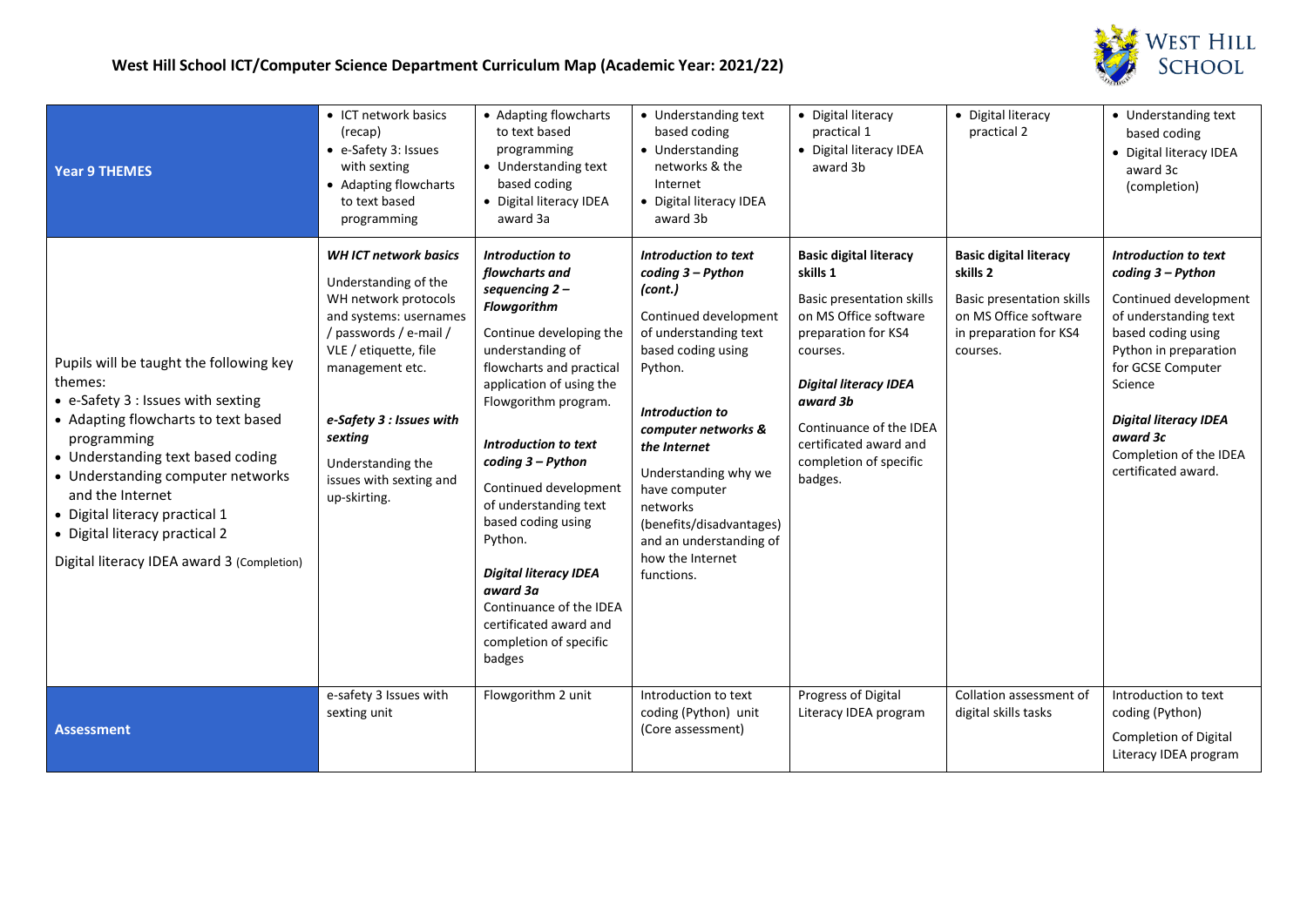

|                                                                                                                                                                                                                                                                                                                                                                                                                                         | Term 1                                                                                                                                                                                                                                                                                                                                                                                                                                                                             |                                                                                            | Term <sub>2</sub>                                                                                                                                                                                                                                                                                                                                                                                                                                                                                                                                                                                                                                                     |                                                                                                            | Term <sub>3</sub>                                                                                                                                                                                                                                                              |                                                                                                    |
|-----------------------------------------------------------------------------------------------------------------------------------------------------------------------------------------------------------------------------------------------------------------------------------------------------------------------------------------------------------------------------------------------------------------------------------------|------------------------------------------------------------------------------------------------------------------------------------------------------------------------------------------------------------------------------------------------------------------------------------------------------------------------------------------------------------------------------------------------------------------------------------------------------------------------------------|--------------------------------------------------------------------------------------------|-----------------------------------------------------------------------------------------------------------------------------------------------------------------------------------------------------------------------------------------------------------------------------------------------------------------------------------------------------------------------------------------------------------------------------------------------------------------------------------------------------------------------------------------------------------------------------------------------------------------------------------------------------------------------|------------------------------------------------------------------------------------------------------------|--------------------------------------------------------------------------------------------------------------------------------------------------------------------------------------------------------------------------------------------------------------------------------|----------------------------------------------------------------------------------------------------|
| <b>Year 10 THEMES</b>                                                                                                                                                                                                                                                                                                                                                                                                                   | • Understanding<br>algorithms and<br>computer data.<br>• Development of text<br>based programming<br>skills.                                                                                                                                                                                                                                                                                                                                                                       | • Understanding<br>computer data.<br>• Development of text<br>based programming<br>skills. | • Development of text<br>based programming<br>skills.                                                                                                                                                                                                                                                                                                                                                                                                                                                                                                                                                                                                                 | Understanding<br>$\bullet$<br>computer networks.<br>• Understanding<br>HLL/LLL<br>programming<br>languages | • Independent<br>practical<br>programming project<br>and consolidation of<br>programming skills                                                                                                                                                                                | Understanding<br>computer hardware<br>and networks.<br>Exam preparation $-$<br>practical & written |
| Pupils will be taught the following key<br>themes (Edexcel GCSE (9-1) Computer<br>Science specification 2020):<br>• Understanding algorithms and<br>developing dissemination problem<br>solving skills.<br>• Developing practical programming<br>skills and understanding in Python.<br>• Understanding data in computing<br>• Understanding computer hardware<br>and networks.<br>• Independent practical programming<br>project work. | Students are introduced/re-introduced to<br>basic algorithm theory: flowcharts,<br>pseudocode.<br>Students investigate the aspects of binary data<br>as associated with computing.<br>Students are given the opportunities to<br>develop a comprehensive range of text-based<br>coding skills utilising the Python programming<br>language to develop skills and knowledge to<br>help them solve and disseminate practical<br>problems by producing efficient coding<br>solutions. |                                                                                            | Students investigate the aspects of binary<br>data/logic systems as associated with<br>computing.<br>Students investigate the role of the CPU in a<br>computer system as well as a basic<br>understanding of logic gates and HLL/LLL<br>programming languages.<br>Students are given the opportunities to<br>develop a comprehensive range of text-based<br>coding skills utilising the Python programming<br>language to develop skills and knowledge to<br>help them solve and disseminate practical<br>problems by producing efficient coding<br>solutions.<br>Students investigate the key aspects of<br>computer networks and the associated cyber-<br>security. |                                                                                                            | Independent practical programming project<br>work.<br>Students investigate the role of computer<br>network, the Internet and the associated<br>protocols.<br>Preparation for the mock examinations - both<br>the written exam and the practical on-screen<br>programming exam. |                                                                                                    |
| <b>Assessment</b>                                                                                                                                                                                                                                                                                                                                                                                                                       | Algorithm assessment<br>Practical project<br>assessment                                                                                                                                                                                                                                                                                                                                                                                                                            | Computer data<br>assessment<br>Practical project<br>assessment                             | Practical project<br>assessment                                                                                                                                                                                                                                                                                                                                                                                                                                                                                                                                                                                                                                       | CPU assessment                                                                                             | Project development<br>Networks and cyber-<br>security assessment                                                                                                                                                                                                              | End of Year mock<br>examination - theory<br>and practical                                          |